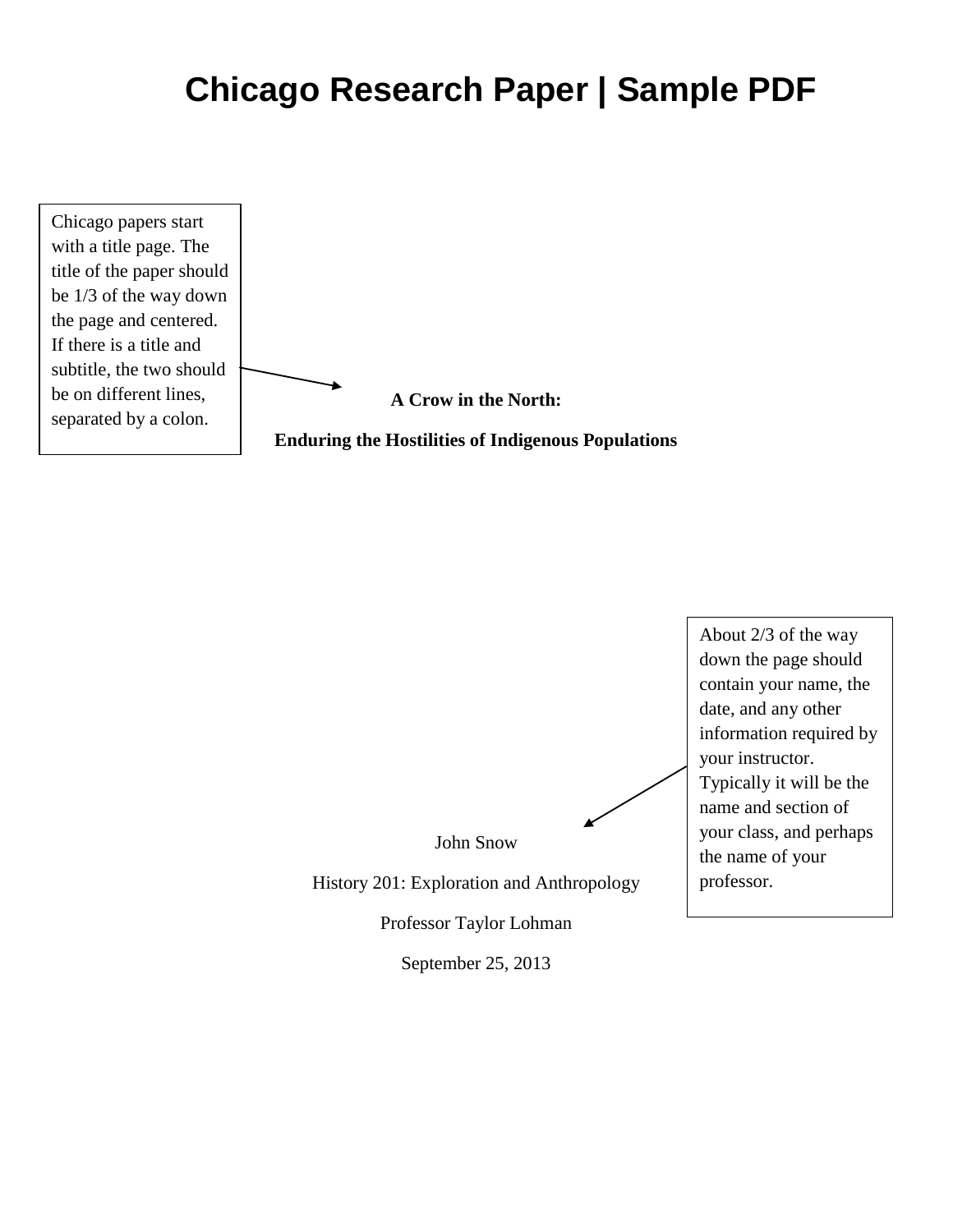Chicago style calls for page numbers at the top of each page on the right side. Some professors also like for your last name to be in the header to the left of the page number It is good to ask a professor their preference regarding the page number.

#### Snow 2

In a Chicago paper, there are no headings or subheadings, and there is no need to write the title at the top of the page since there is already a title page. As with most papers Chicago papers should be written in third-person unless otherwise indicated by your instructor. Avoid using first-person (I, me, our) or second person language (you) and substitute those words with third-person language (One might think…). Chicago papers should be written with 12-point, Times New Roman font and should be double spaced. Margins should be one inch on each side, and the first sentence of each new paragraph should be indented a half inch.

Chicago papers do not use in-text citations like the ones found in APA and MLA, but instead use either footnotes or endnotes.<sup>1</sup> When inserting a footnote, one should make sure the number for the footnote directly follows the period, and is a regular number  $(1,2,3...)$  as opposed to a roman numeral  $(i, ii, iii)$ .<sup>2</sup> For more information on how to change the formatting of footnotes, consult the footnote/endnote guide sheet.<sup>3</sup> Inserting a footnote will take you to the bottom of the page where you will write the information about the source. If instead your professor has asked for endnotes, inserting the number will bring you to the last page of your paper where all the sources are compiled as a comprehensive list. $4$  The footnotes and endnotes resemble bibliographic entries, but the formatting is different. Consult the footnote/endnote guide sheet for more information about how to format different types of footnotes.<sup>5</sup> 1

When quoting something in your Chicago paper, you can simply "use regular in-sentence quotation marks," so long as your quote three lines long or less.<sup>6</sup> If your

- 4 Ibid. 5 Ibid.
- 6 Ibid.

If the same source is used for two or more consecutive footnotes and only the page number differs, one can simply write "Ibid" followed by a period, comma, space, the page number, and another period. If two or more consecutive footnotes have both source and page number in common, one can simply write Ibid followed by a period.

is an example of a book written in correct footnote format. A full footnote is only necessary the first time a source is used in the paper. After that, a shortened form may be used as shown in example.<sup>2</sup>

l <sup>1</sup> Robert Baratheon, *Account of the Conquest of the Southern Kingdom* (New York: Penguin, 1996), 99-100. <sup>2</sup> Baratheon, *Account of the Conquest,* 55*.*

 $3$  Ibid.,  $443$ .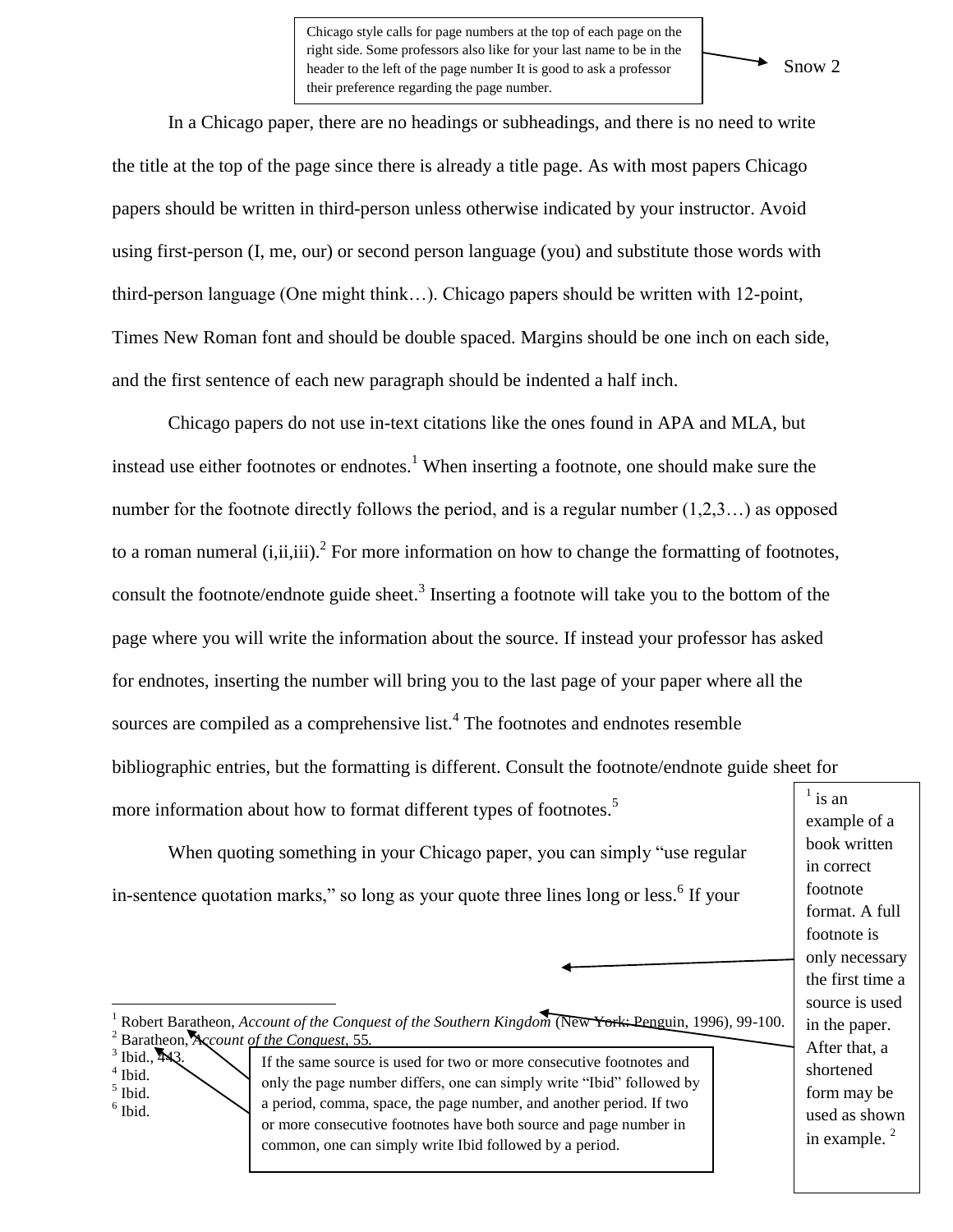direct quote is four lines or more (eight lines or more is Chicago's recommendation, but most professors ask for block quotes if the quote is over four lines) you will need to use a block quote. The sentence before a block quote should end with a colon, and there should be one space between this sentence and the block quote itself:

A block quote should be one space below the previous sentence, however the block quote itself should be single spaced. There should be no quotation marks put around the block quote, as the fact that it is in this format already implies that it is a quote. The entire block quote should be indented .5. As a stylistic choice some also choose to make the font in a block quote one size smaller. There should also be one line between the end of the block quote and the continuation of the paper. $'$ 

After that one space one can carry on writing the paragraph. To format your block quotation, simply highlight the section you would like to set off as a block quotation, right click, choose "Paragraph," and from there you will be able to change the spacing and indentation.

As Chicago papers do not have headings or subheadings, your conclusion need not be sectioned off in any special way. It will simply be the last paragraph in your paper, where you will give a summary of your main ideas. Make sure that your conclusion does not contain any new ideas; a conclusion should simply be the wrap up in which you review the ideas you talked about in your paper, and essentially reiterate the ideas of your thesis statement.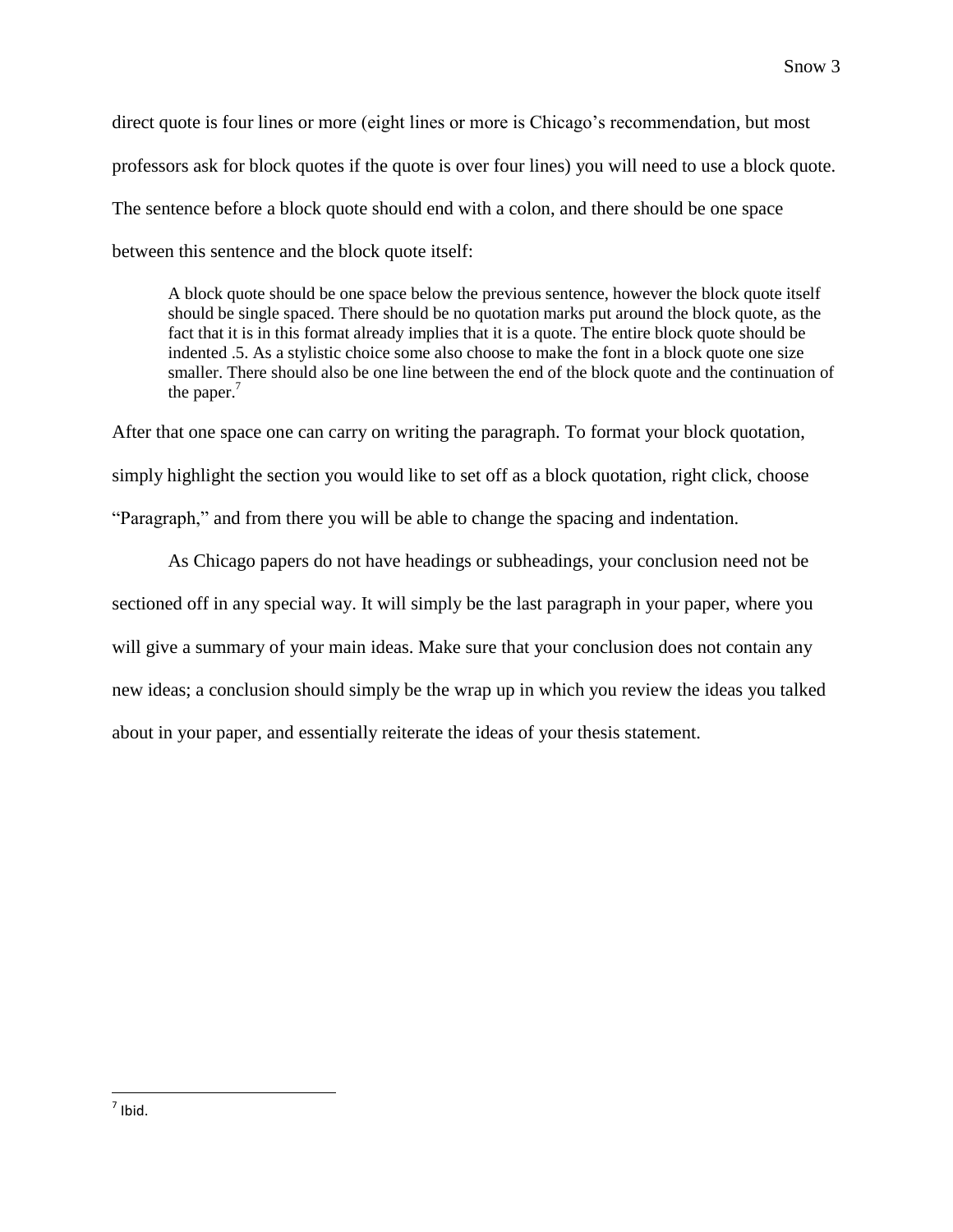#### **Notes**

1. Robert Baratheon, *Account of the Conquest of the Southern Kingdom* (New York: Penguin, 1996), 99-100. **Book**

2. Baratheon, *Account of the Conquest,* 55*.*

3. Ibid., 443.

4. Ibid.

5. Ibid.

6. Ibid.

Endnotes should be on their own page. The first line of each endnote should be indented half an inch, the endnotes should be single spaced, and there should be one line between each new note. Unlike with footnotes the note number is not raised and is followed by a period.

7. Taylor Jones and Mark Nutt, *Winning Drive: The Truth Behind Olympic Gold*  (Berkeley: University of California Press, 2002), 420. **Book with Multiple Authors**

8. Flynt Cole, "The American Fascination with International Espionage," in *The Rise and Fall of Cold War Popular Culture*, ed. Michael Jones (Cambridge: Cambridge University Press, 2006), 55-56. **Chapter in an Edited Work**

9. John Smith, "Time and Relative Dimensions in Space," *Journal of Astrophysics* 283, no. 5 (2000): 597. **Journal Article**

10. Gavin Free, "What is Game Night? How Electronic Media is Contributing to the Degradation of Traditional Family Values," *New York Times*, January 12, 2008, 67. **Newspaper Article**

11. Angela Watercutter, "Feminist Take on Games Draws Crude Ridicule, Massive Support," *Wired,* last modified June 14, 2012, http://www.wired.com/underwire/2012/06/anitasarkeesian-feminist-games/. **Article from a Website**

> Though Microsoft Word has a button to add endnotes, these endnotes are not in correct Chicago style. See the handout on how to add footnotes and endnotes to learn how to correctly add endnotes.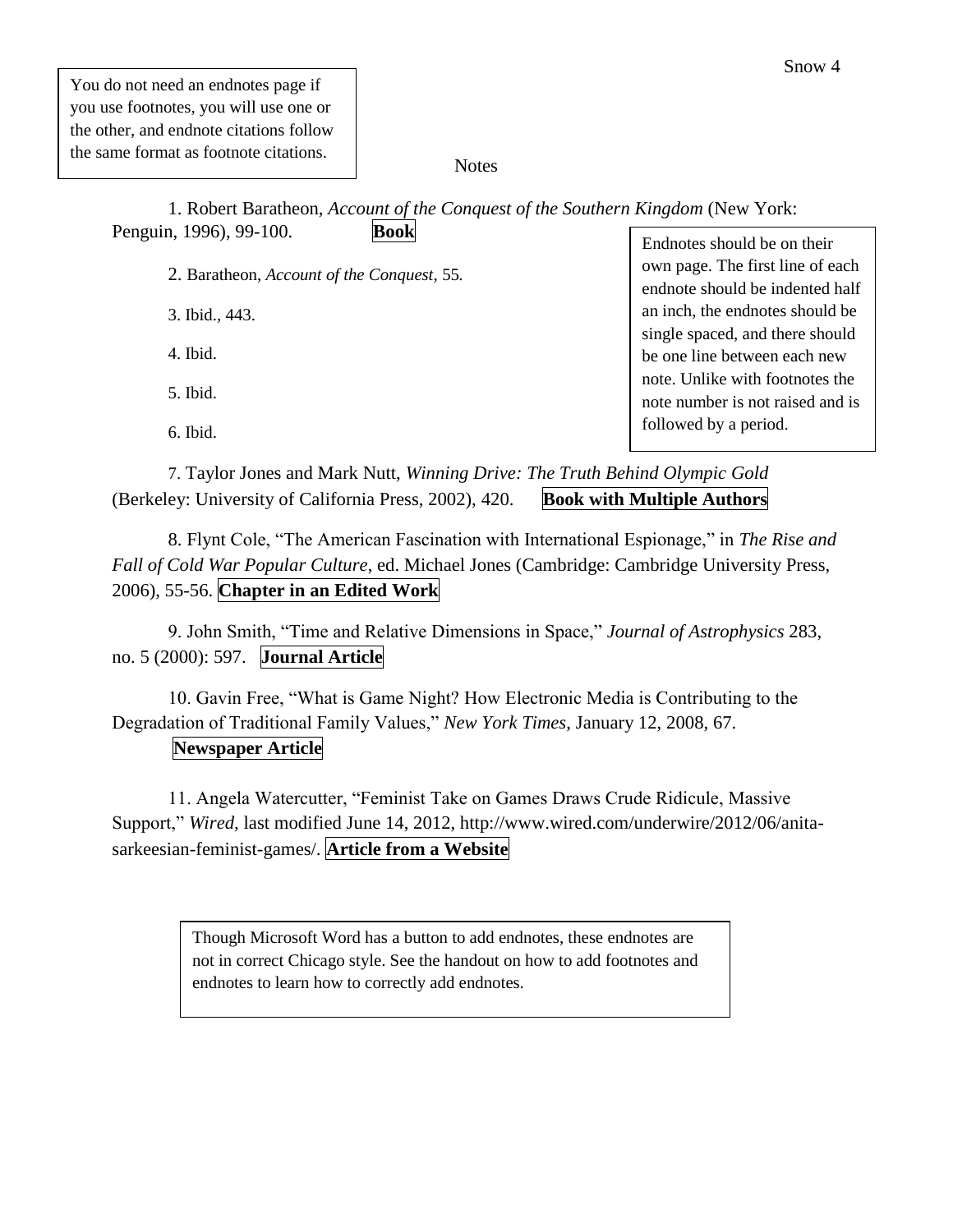## Bibliography

Baratheon, Robert. *Account of the Conquest of the Southern Kingdom*. New York: Penguin, 1996. **Book**

- Cole, Flynt. "The American Fascination with International Espionage." In *The Rise and Fall of Cold War Popular Culture*, edited by Michael Jones, 50-100. Cambridge: Cambridge University Press, 2006. **Chapter in an Edited Work**
- Gavin Free, "What is Game Night? How Electronic Media is Contributing to the Degradation of Traditional Family Values." *New York Times*. January 12, 2008, 67. **Newspaper Article**
- Jones, Taylor and Mark Nutt. *Winning Drive: The Truth Behind Olympic Gold*. Berkeley: University of California Press, 2002. **Book with Multiple Authors**
- Smith, John. "Time and Relative Dimensions in Space." *Journal of Astrophysics* 283, no. 5 (2000): 597-630. **Journal Article**
- Watercutter, Angela. "Feminist Take on Games Draws Crude Ridicule, Massive Support." *Wired.* Last modified June 14, 2012. http://www.wired.com/underwire/2012/06/anitasarkeesian-feminist-games/. **Web Article**

Whether you use footnotes or endnotes, the paper will still need an additional bibliography on its own page at the end of the paper. Each citation should be single spaced with one line in between each entry. Each citation should have a hanging indent (highlight the citation, right click, choose paragraph, change indentation to 'hanging') and citations should be in order by author last name. Also make sure to note the fact that bibliography citations are formatted differently than footnote/endnote citations.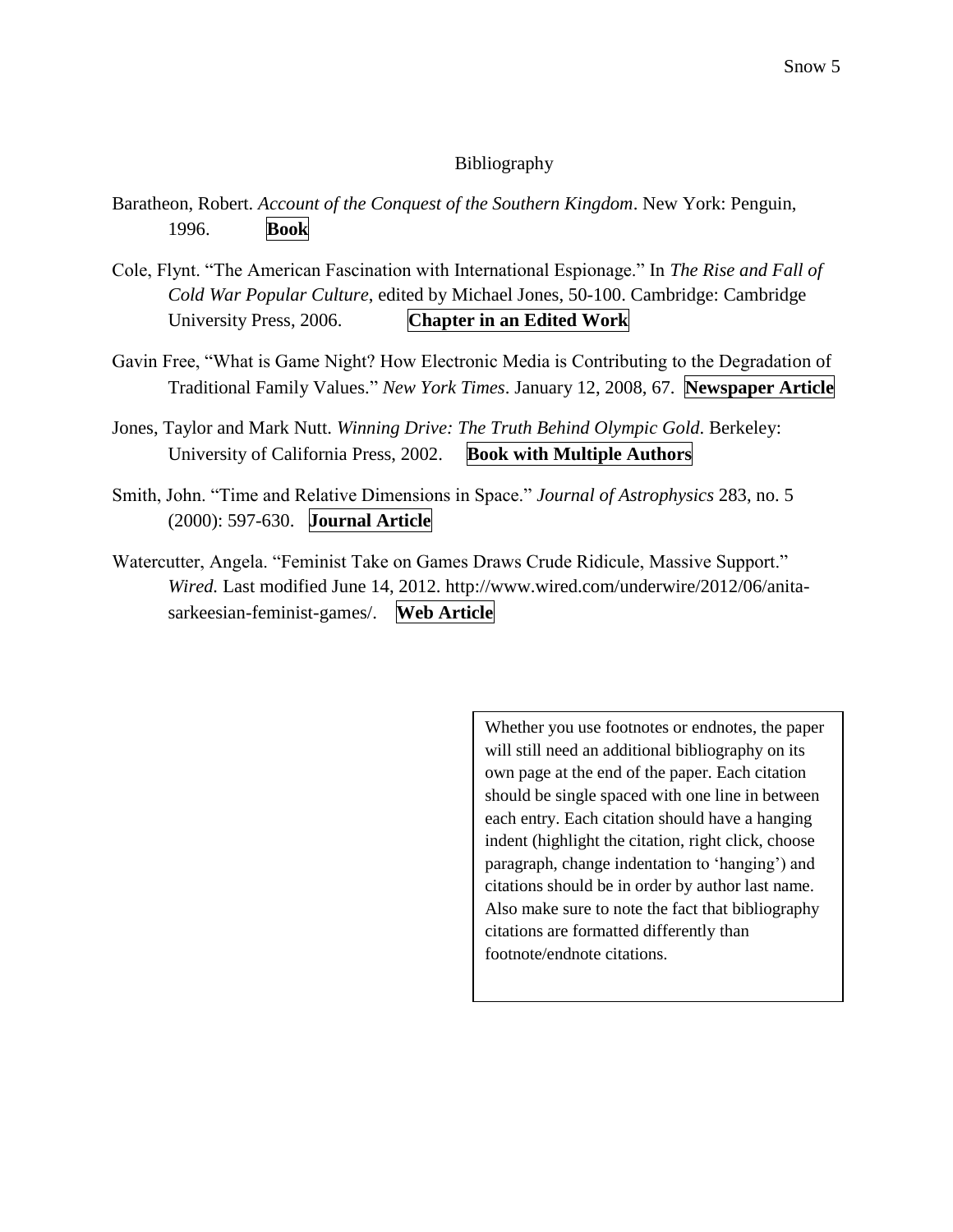## **Chicago Footnote/Bibliography Citation Guide**

## **Book**

## **Footnote/Endnote:**

AuthorFirstName AuthorLastName, *Title of the Book* (Publishing City: Publisher, YearPublished), Page Range.

<sup>1</sup> Robert Baratheon, *Account of the Conquest of the Southern Kingdom* (New York: Penguin, 1996), 99-100.

## **Shortened Footnote Format:**

<sup>1</sup> Baratheon, *Account of the Conquest,* 99-100.

## **Bibliographic Format:**

Baratheon, Robert. *Account of the Conquest of the Southern Kingdom*. New York: Penguin, 1996.

## **Book with Two or More Authors**

### **Footnote/Endnote:**

AuthorFirstName AuthorLastName and AuthorFirstName AuthorLastName, *Title of the Book* (PublishingCity: Publisher, YearPublished), Page Range.

2 Taylor Jones and Mark Nutt, *Winning Drive: The Truth Behind Olympic Gold*  (Berkeley: University of California Press, 2002), 420.

## **Shortened Footnote Format:**

1 Jones and Nutt, *Winning Drive*, 420.

## **Bibliographic Format:**

Jones, Taylor and Mark Nutt. *Winning Drive: The Truth Behind Olympic Gold*. Berkeley: University of California Press, 2002.

## **Chapter in an Edited Work**

## **Footnote/Endnote:**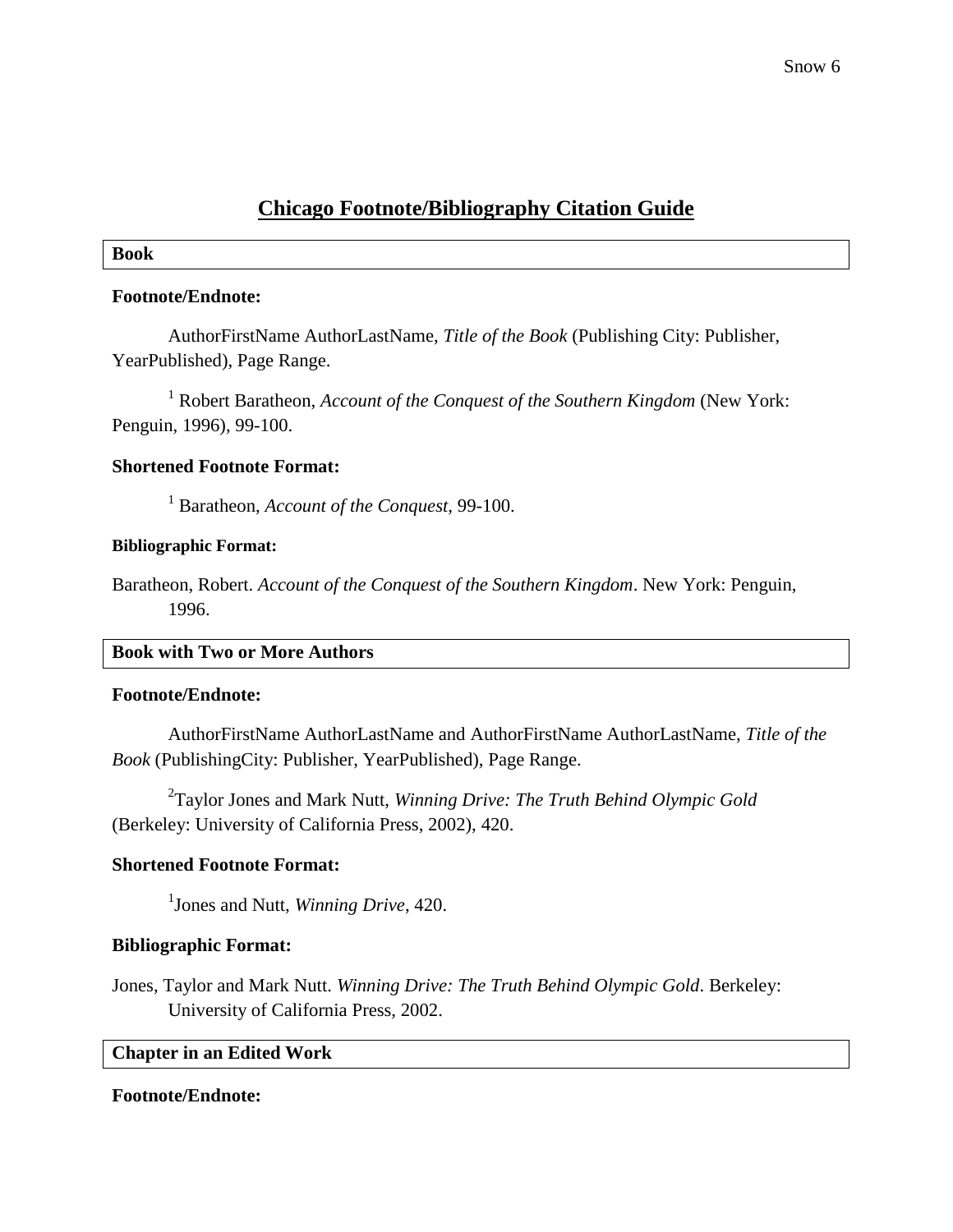AuthorFirstName AuthorLastname, "Title of the Chapter," in *Title of the book*, ed. EditorFirstName EditorLastName (PublishingCity: Publisher, YearPublished), PageRange.

3 Flynt Cole, "The American Fascination with International Espionage," in *The Rise and Fall of Cold War Popular Culture*, ed. Michael Jones (Cambridge: Cambridge University Press, 2006) 55-56.

## **Shortened Footnote Format:**

 $3^3$ Cole, "The American Fascination with International Espionage," 45-47.

### **Biblographic Format:**

Cole, Flynt. "The American Fascination with International Espionage." In *The Rise and Fall of Cold War Popular Culture*, edited by Michael Jones, 50-100. Cambridge: Cambridge University Press, 2006.

## **Journal Article**

## **Footnote/Endnote Format:**

AuthorFirstName AuthorLastName, "Article Title," *Journal Title* VolumeNumber, no. IssueNumber (YearPublished): Page.

John Smith, "Time and Relative Dimensions in Space," *Journal of Astrophysics* 283, no. 5 (2000): 597.

### **Shortened Footnote Format:**

Smith, "Time and Relative Dimensions in Space," 590-592.

### **Bibliographic Format:**

Smith, John. "Time and Relative Dimensions in Space." *Journal of Astrophysics* 283, no. 5 (2000): 597-630.

## **Newspaper Article**

### **Footnote/Endnote Format:**

AuthorFirstName AuthorLastName, "Article Title," *Newspaper,* Month Day, Year, PageNumberORSectionNumber.

Gavin Free, "What is Game Night? How Electronic Media is Contributing to the Degradation of Traditional Family Values," *New York Times*, January 12, 2008, 67.

## **Shortened Footnote Format:**